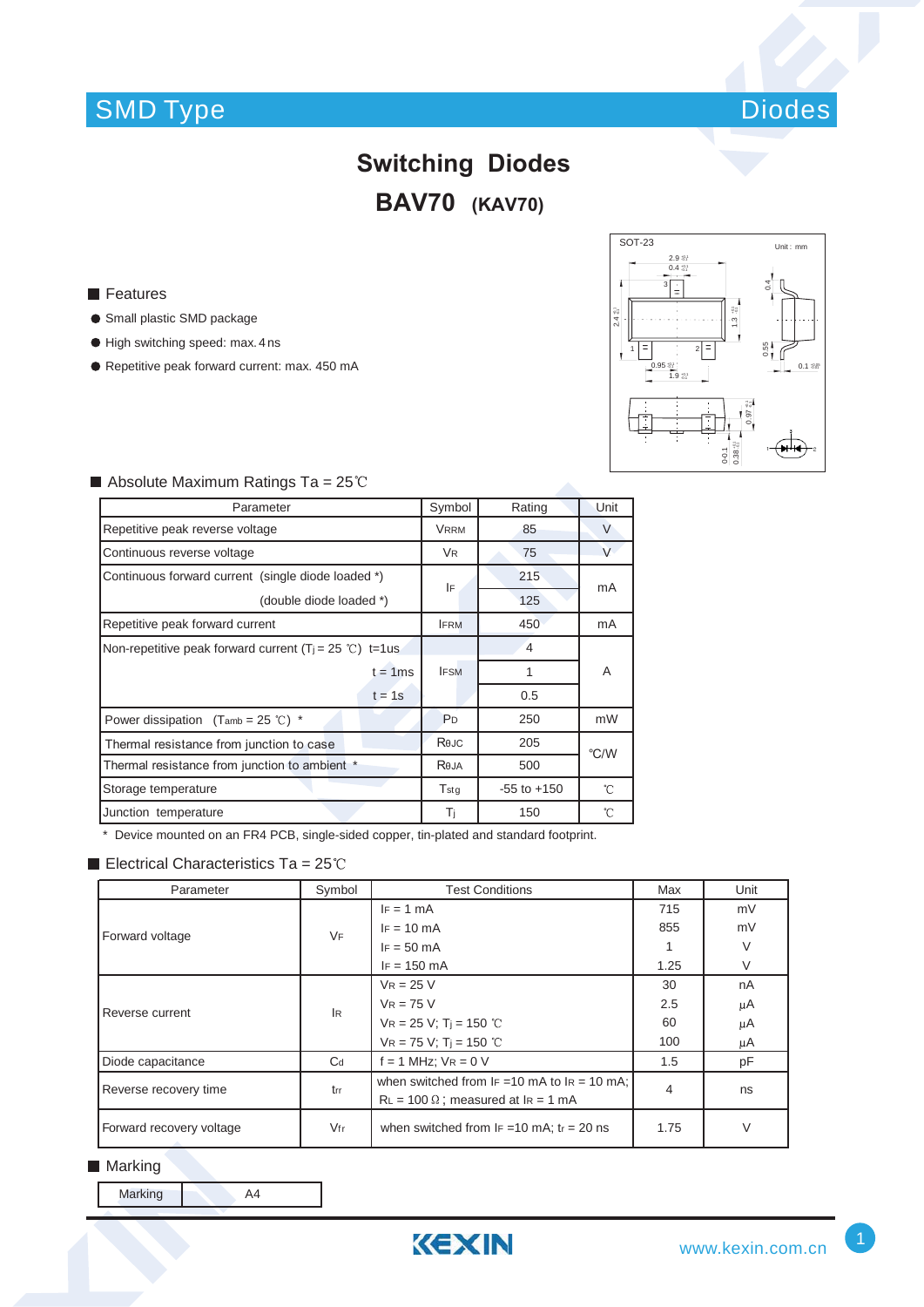### SMD Type Diodes and Diodes and Diodes and Diodes and Diodes and Diodes and Diodes and Diodes and Diodes and Diodes



**BAV70 (KAV70)**



Device mounted on an FR4 printed-circuit board.

Fig.1 Maximum permissible continuous forward current as a function of ambient temperature.



(1)  $T_j = 150 °C$ ; typical values.

(2)  $T_j = 25 °C$ ; typical values.

(3)  $T_i = 25 \degree C$ ; maximum values.

Fig.2 Forward current as a function of forward voltage.



Based on square wave currents.  $T_i = 25$  °C prior to surge.

Fig.3 Maximum permissible non-repetitive peak forward current as a function of pulse duration.

KEXIN